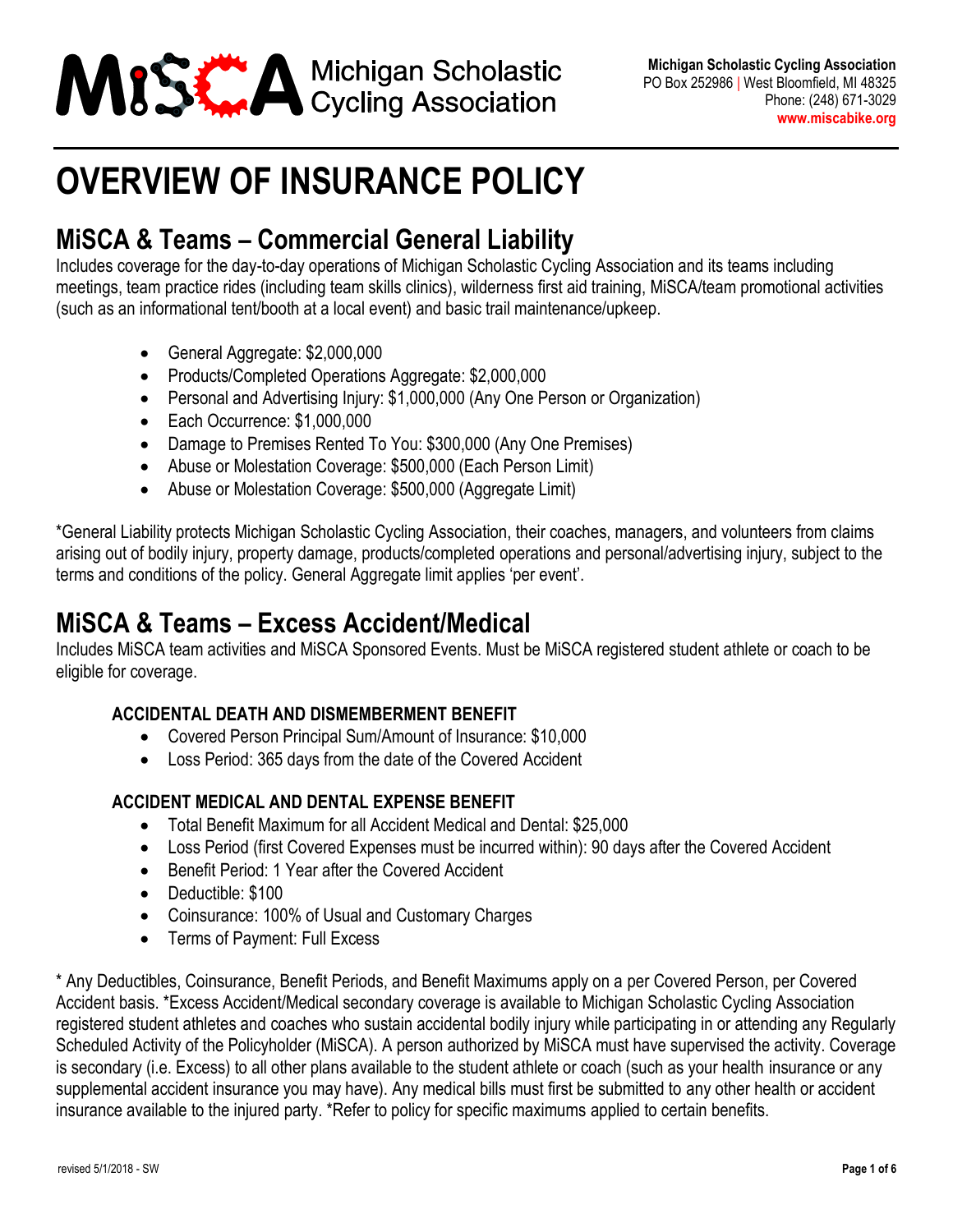

### **MiSCA Sponsored Events – Commercial General Liability**

Included (but is not limited to) student and coach skills day clinics, approved overnight camps, MiSCA races. All events must be approved by MiSCA and on file with the organization.

- General Aggregate: \$2,000,000
- Products/Completed Operations Aggregate: \$2,000,000
- Personal and Advertising Injury: \$1,000,000 (Any One Person or Organization)
- Each Occurrence: \$1,000,000
- Damage to Premises Rented To You: \$300,000 (Any One Premises)
- Abuse or Molestation Coverage: \$500,000 (Each Person Limit)
- Abuse or Molestation Coverage: \$500,000 (Aggregate Limit)

\*General Liability protects Michigan Scholastic Cycling Association, their coaches, managers, and volunteers from claims arising out of bodily injury, property damage, products/completed operations and personal/advertising injury, subject to the terms and conditions of the policy. General Aggregate limit applies 'per event'.

### **Frequently Asked Questions**

#### **Is insurance required for my team?**

In order to participate in MiSCA races and be recognized as an official team, you are required to have insurance coverage through the MiSCA's Team Insurance Program.

#### **How do we become an official MiSCA team and obtain coverage?**

You must register your team on the MISCA [website](http://www.miscabike.org/register) and pay team fees, in order to be considered an official team. All coaches and riders must also register, pay the annual registration fee, and submit electronic waivers using this system.

#### **Who is covered by this policy?**

The policy covers anyone named in the policy as insured. It covers the team, the listed riders, sponsoring teacher, officers, directors, committee members, board members, coaches, assistant coaches, ride leaders, mechanic or other volunteers, as long as they are acting within the scope of their duties to the named insured and have signed the official waiver, and any additional names added by endorsement. Coaches and others are only covered if they are listed on the team's roster. To add additional coaches during the season, they must register in the [Sports Illustrated Play](http://www.miscabike.org/register) system.

#### **When are we covered?**

Registered MiSCA teams are covered for the entire year, from March 15th through March 15th. Only members registered after March 15th each year will be eligible for coverage (i.e. high school seniors would not be eligible to participate with the team after March 15th of their graduating year unless they register for the upcoming season).

#### **How much does it cost?**

Insurance is included with the team registration fee. The current cost for team registration can be found within the registration system on the MiSCA [website.](http://www.miscabike.org/register) Teams must purchase additional coverage for special events where a fee is charged and/or the public is invited (such as a fundraiser). No additional coverage is needed for most events when no fee is charged and only members are invited (such as team rides and meetings.)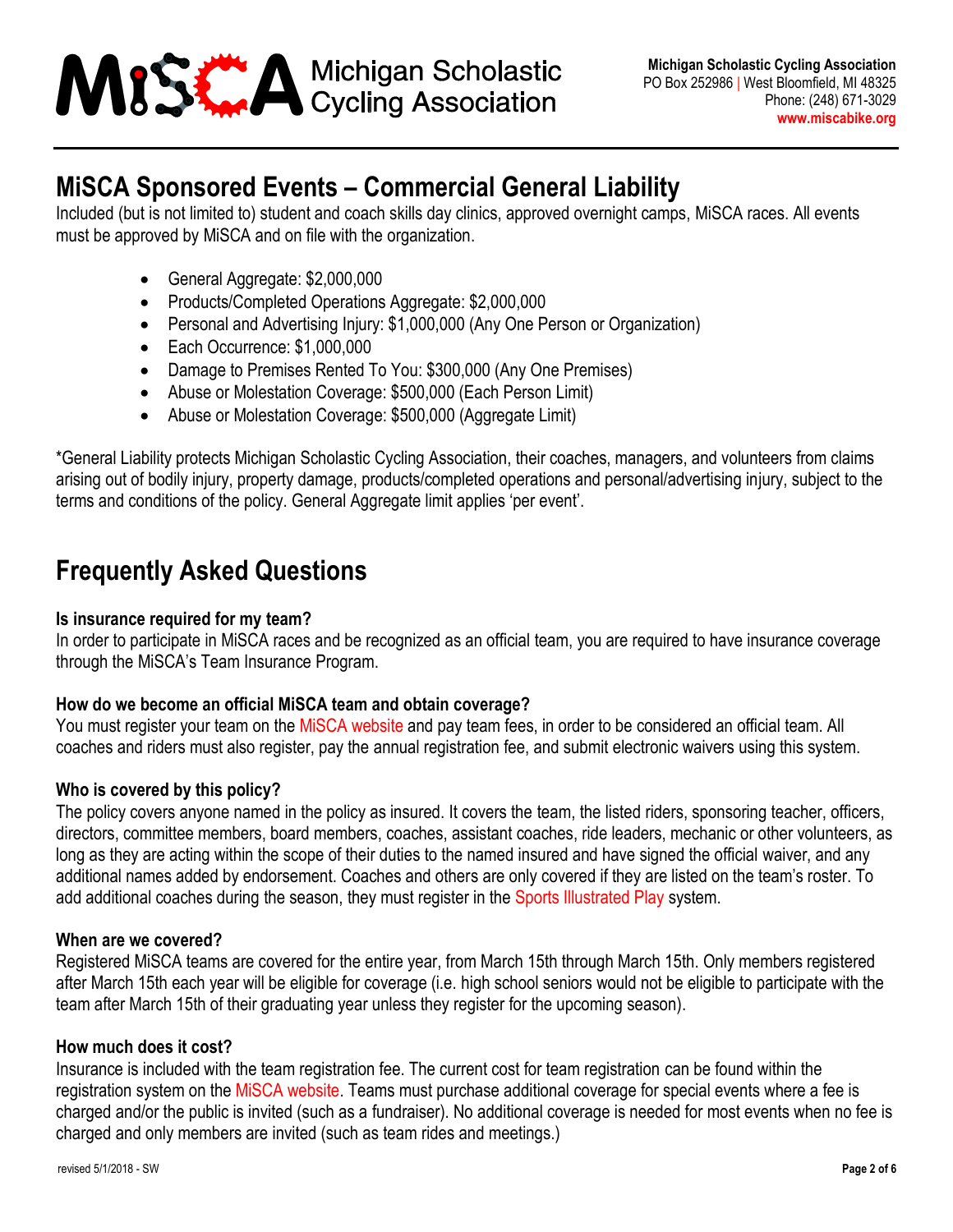## **ABS A Michigan Scholastic**<br>Cycling Association

#### **Do I need to have a coaching certification/license to obtain insurance?**

Yes, in order to be covered by the insurance each coach must be registered in the [Sports Illustrated Play](http://www.miscabike.org/register) system.

#### **Are there any requirements for volunteers and staff, such as fingerprinting?**

Yes, background checks are required for coverage for sexual abuse/molestation. This and many other requirements may also be required by school districts or outside organizations sponsoring a team.

#### **Does the policy include coverage for abuse and molestation?**

Yes, the policy provides a limited coverage for sexual abuse and molestation. See the [SafeKids Program](http://miscabike.org/coach/SafeKidsPolicy.pdf) guidelines.

#### **What about team's school-based coverage? Which policy applies when?**

MiSCA's policy for Liability claims is primary and would pay on behalf of MiSCA first. It may contribute if other policies are found to also be primary. A specific reading of other contracts involved would be required in the event of such a situation.

#### **Who provides this policy?**

McKay Insurance provides this policy for MiSCA.

#### **Who is the insurer?**

General Liability: Evanston Insurance Company (NAIC # 35378)

• Evanston Insurance Company, a subsidiary of Markel Corporation, holds a[n A.M. Best](http://ratings.ambest.com/CompanyProfile.aspx?ambnum=3759&AltNum=14573759) Financial Strength Rating (FSR) of "A" (Excellent), Financial Size Category "XV", and an Issuer Credit Rating (ICR) of "A+".

Excess Medical: Starr Indemnity & Liability Co. (NAIC # 38318)

- Starr Indemnity & Liability Company holds an A.M. Best Financial Strength Rating (FSR) of "A" (Excellent), Financial Size Category "XIV", and an Issuer Credit Rating (ICR) of "A".
- [Accident and Health Overview](http://www.starrcompanies.com/insurance/ahoverview)

#### **What does the policy cover?** \*

The policy insures your team for liability arising from events like team rides, meetings, trail maintenance, skills clinics, team celebrations, approved fundraisers, and other approved team activities. It also covers completed operations, which means that if your team maintains a built trail and is subsequently sued by a trail user on the basis of that trail building, the policy will cover defense of the suit. The liability coverage is primary and pays on behalf of the insured for all losses that they become legally obligated to pay because of their negligence arising from their covered operations, premises, products and completed operations. Coverage is also provided for personal and advertising injury in addition to bodily injury and property damage.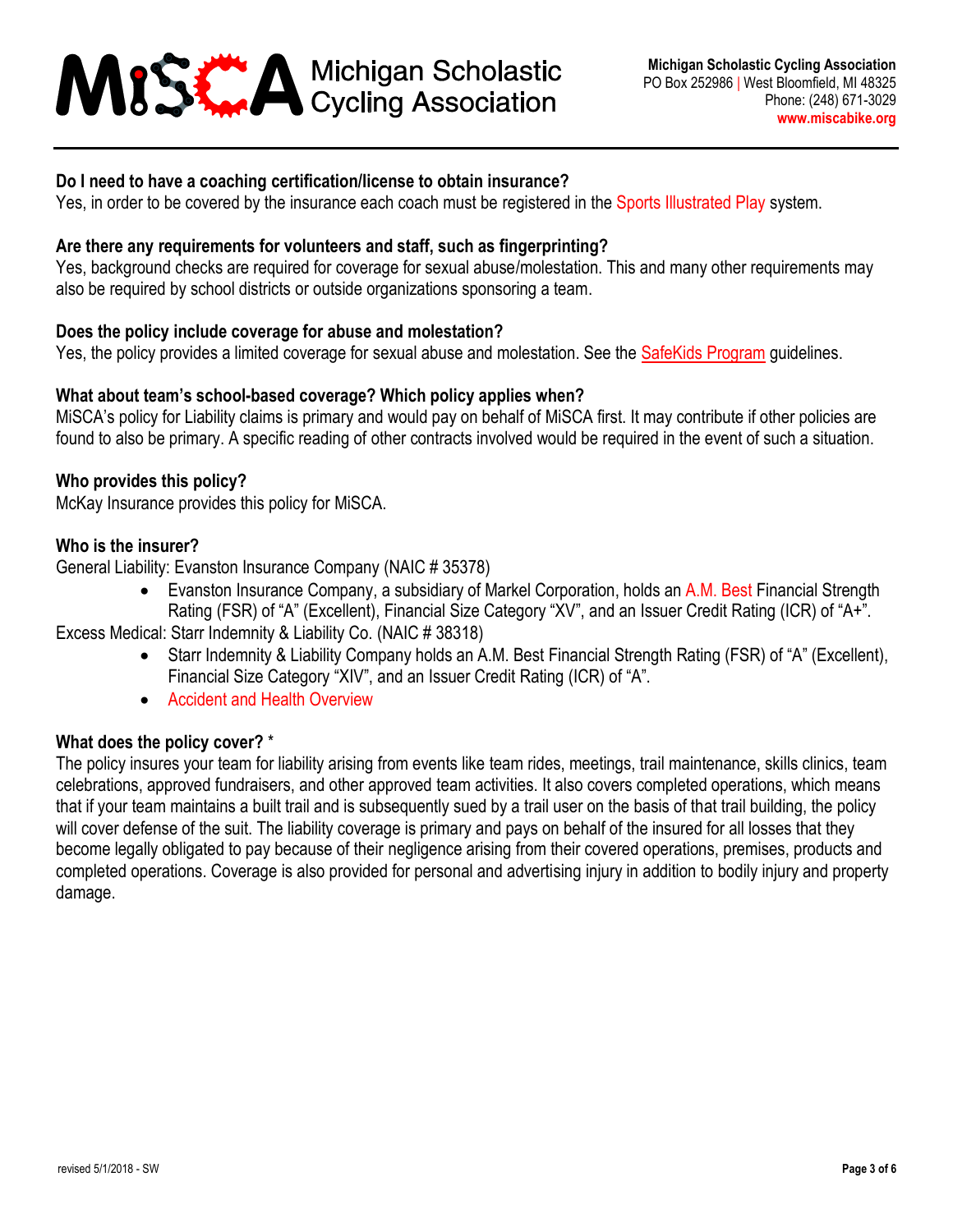# MISS A Michigan Scholastic

#### **What doesn't the insurance cover?**

It doesn't cover a lot of things, but the most notable exceptions are observed trials competitions, shuttled riding, timed downhill racing, jumping or jumping contests, or freeride events. Special events involving the use of stunts or constructed technical trail features, as well as events such as pro rider demonstrations, are not covered. Team building activities that may include snow sports, water skiing, rafting, rock climbing, paddle boarding or mud runs are not covered. It does not cover any use of power machines (ATV's, chainsaws, wood chippers, motorcycles, etc.). A Special Events Policy may cover some of these activities. Call or email MiSCA if you have an activity that falls outside the standard coverage. The policy also doesn't cover injuries arising out of incidents other than accidents, like fights or purposefully injurious behavior. There is no coverage for errors and omissions claims such as misfeasance or mismanagement of the team. Breach of fiduciary duties and employment related practices are excluded. The liability covers only claims made for monetary damages. If a claim is made for injunctive relief or for cease and desist actions where no money is specified, then there is no coverage under the MiSCA's liability policy. Teams may purchase an additional "Directors and Officers Liability" policy that provides protection for individuals and officials in their collective capacity as officers of the team for actual or alleged wrongful acts and errors and omissions. Examples of claims covered by this policy: Lawsuits seeking damages for discrimination, wrongful suspension of members, acts beyond the authority of the team, wrongful dismissal of staff, or failure to provide adequate insurance to members. This list is far from complete; you should never assume something is covered by your policy unless the policy explicitly states that the activity is covered. Email [info@miscabike.org](mailto:info@miscabike.org) to request a copy of the full policy.

#### **What are our team's responsibilities under the policy?**

Of course, you are responsible for paying for the policy, via team registration fees. However, that is not your only responsibility. You must also ensure that every rider, sponsoring teacher, officer, coach, assistant coach, ride leader, mechanic or other volunteer working with the team completes MiSCA's [official waiver.](http://miscabike.org/forms/Form_ParticipationAgreement_WaiverReleaseofLiability.pdf) The waiver is available on MiSCA's website. Failure to have a signed waiver on file will require a \$2,500 deductible to apply on any claim made, including defense of the claim. Coaches are also responsible for submitting an [incident/injury](http://miscabike.org/coach/Form_IncidentReporting.pdf) report form anytime an injury occurs that requires professional medical attention (ambulance, trip to the E.R. or doctor, etc.), in the case of an injured rider, sponsoring teacher, officer, coach, assistant coach, ride leader, mechanic or other volunteer. Coaches do not need to do this when the injury occurs at a MiSCA race. The form may be emailed to [report@miscabike.org](mailto:report@miscabike.org) or uploaded when completing MiSCA's Fieldwork Hours [Reporting.](http://miscabike.org/coach/fieldwork-hours-reporting/)

#### **Is the policy available to all mountain bike teams?**

The policy is only available to official mountain bike teams registered with Michigan Scholastic Cycling Association who maintain the policies and procedures of the organization.

#### **How does this insurance protect the personal assets of team leaders and coaches?**

It protects those assets by providing means to defend a lawsuit with total costs, including any award in the event of an unfavorable decision, or any negotiated settlement, not to exceed the policy limit of \$1,000,000 per incident.

#### **Does the policy cover coaches from lawsuits filed by a rider or a rider's parents?**

Yes. It protects coaches by providing means to defend a lawsuit with total costs, including any award in the event of an unfavorable decision, or any negotiated settlement, not to exceed the policy limit of \$1,000,000 per incident. Abuse and Molestation has a separate limit of \$500,000 each Claim and \$500,000 aggregate.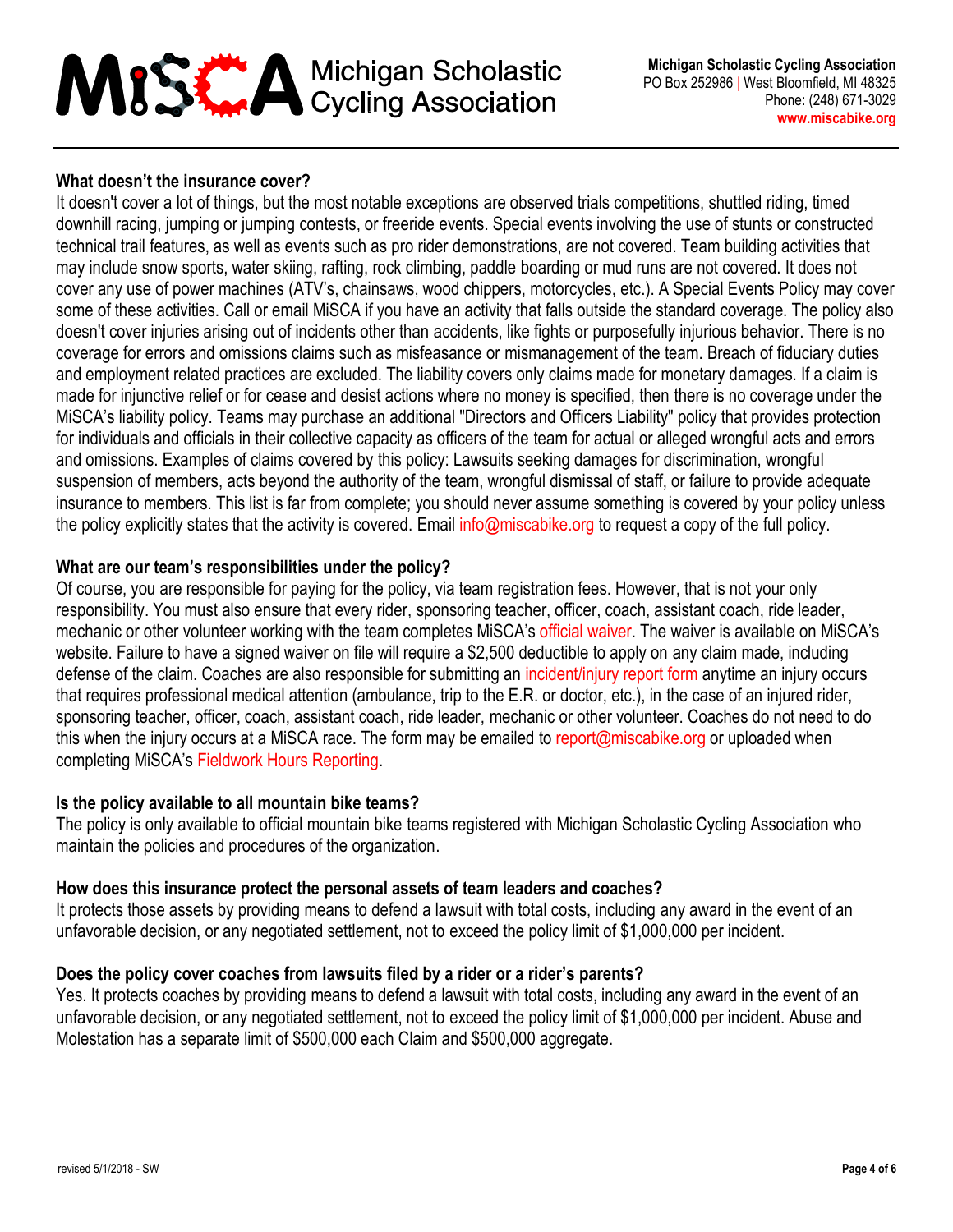## MISE A Michigan Scholastic

#### **Does the policy pay medical bills of injured people?**

Yes, but the standard policy pays only in the event of an injury arising out of negligence on behalf of the team or its members. Athletes are covered by excess medical insurance, which means you are eligible to submit claims that are over and above what your own medical insurance covers, up to a limit of \$25,000 and 12 months from the initial accident. The accident medical policy would not require a negligent act in order to pay out.

#### **Can an exception be made to the one year policy benefit period?**

Expenses incurred after one year from the date of the accident are not covered even though the service is a continuing one or one that is delayed beyond one year from the date of the accident.

#### **How long does the insured have after the one year benefit period to submit claims?**

The first expense must be incurred within 30 days after the date of the accident. A claim will still be considered if it was not possible to furnish proof within this time and due written proof was furnished as soon as possible. Except in the absence of legal capacity, a loss will not be considered if it was furnished more than 2 years after the date the loss was incurred.

#### **What do I do when an incident is so serious that a participant is hospitalized or worse?**

Immediately call the Michigan Scholastic Cycling Association (248-671-3029) and leave a message. We must alert our insurance company to serious incidents that may result in significant loss. These sorts of things are rare but must be handled urgently.

Coaches are also responsible for submitting an injury report form anytime an injury occurs that requires professional medical attention (ambulance, trip to the E.R. or doctor, etc.), in the case of an injured rider, sponsoring teacher, officer, coach, assistant coach, ride leader, mechanic or other volunteer. Coaches do not need to do this when the injury occurs at a MiSCA race. The form is available on Resource page.

#### **An athlete's bike was stolen at a race; does the MiSCA's insurance cover this?**

No, personal property loss is not included in the MiSCA's policy. Athlete members may consider property loss coverage for sports equipment on their homeowners/renters policy for this reason as well. Insurance for bike racing equipment is also available through several agencies.

#### **Does the team insurance cover liability should a team-owned bike cause an injury to a rider either by a mechanical malfunction or other means?**

If MiSCA is named in a lawsuit as a result of injuries sustained while riding a team-owned bike or a school owned bike (during a MiSCA sponsored and supervised activity such as a team practice), then the General Liability policy would respond and provide MiSCA defense. If MiSCA is found to be negligent the policy would pay up to the \$1M occurrence limit of the policy. MiSCA/team should have procedures in place to ensure that any MiSCA/team owned bikes are regularly maintained.

#### **Does our policy cover "trail building" as opposed to "trail maintenance"?**

Trail maintenance is OK but trail building and design is excluded and not a MiSCA approved activity. If activities go beyond maintenance, be sure to perform such activities under the supervision of a local trail stewardship organization, such as an International Mountain Bike Association (IMBA) or Michigan Mountain Biking Association (MMBA) chapter/affiliate. These organizations typically hold different insurance policies that include trail building and use of power equipment.